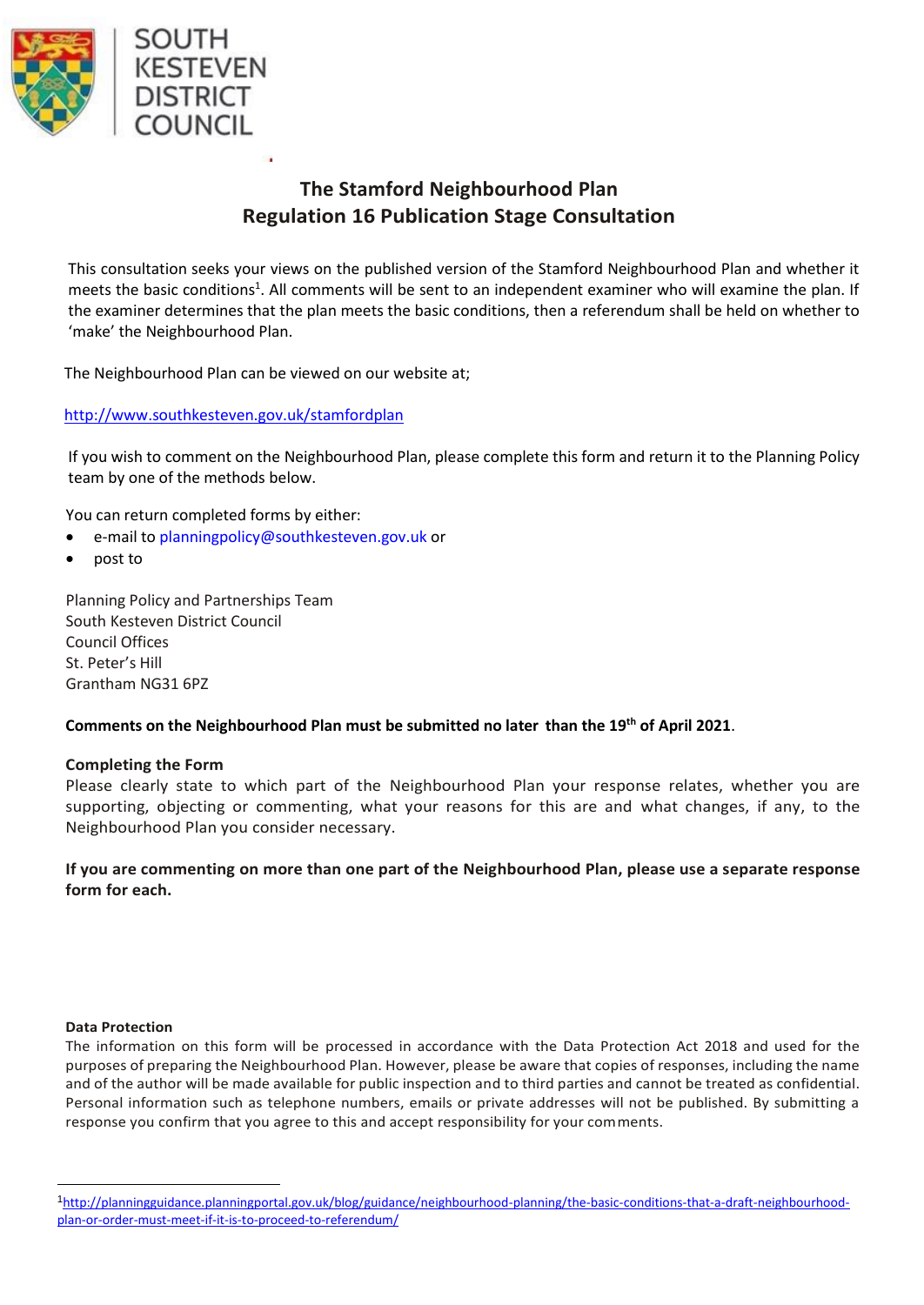



×,

| 1) Your Contact Details: (Please Note - an Email address is a mandatory requirement) |                   |  |  |
|--------------------------------------------------------------------------------------|-------------------|--|--|
| Name:                                                                                | <b>Val Harvey</b> |  |  |
| <b>Company/Organisation Name (If</b>                                                 |                   |  |  |
| applicable):                                                                         |                   |  |  |
| <b>Address:</b>                                                                      |                   |  |  |
| <b>Telephone No:</b>                                                                 |                   |  |  |
| <b>Email Address (Mandatory):</b>                                                    |                   |  |  |

## **2) Please indicate to which part (or Policy) of the Neighbourhood Plan your response relates:**

**The Consultation Process**

| 3) Please indicate if the response is: please mark with an "x" |  |            |   |  |
|----------------------------------------------------------------|--|------------|---|--|
| Supporting:                                                    |  | Objecting: | X |  |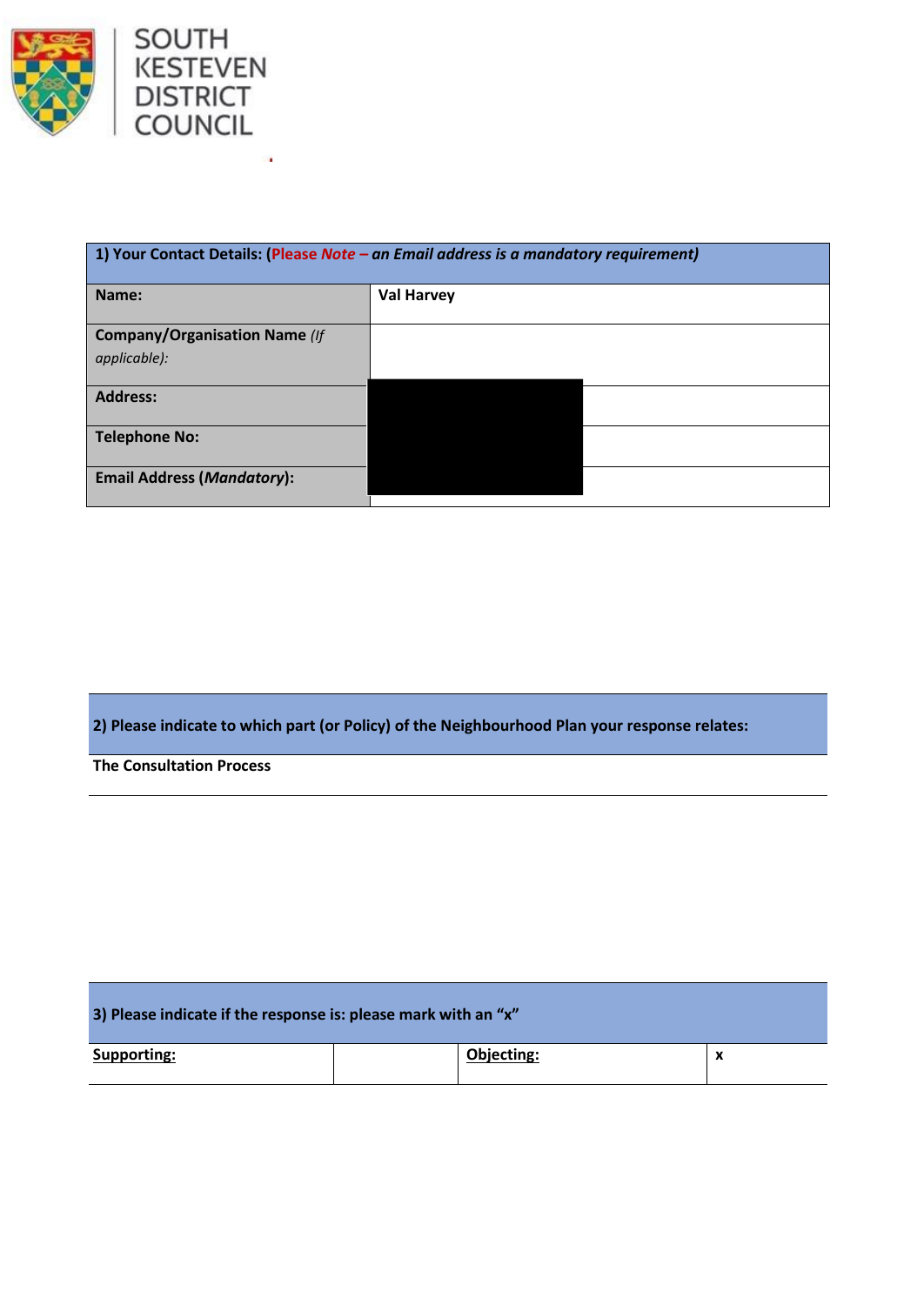



**4) Please indicate your reasons for this. Please be as precise as possible and ensure any relevant evidence and supporting information is included (continue on separate sheet if needed)**

I believe the Consultation process is flawed!

According to [www.statistica.com](http://www.statistica.com/) (2020) only 90% of Stamford residents have access to the internet.

According to the Office of National Statistics – single households where the resident is over 65 years of age, access to the internet is just 80%.

SKDC stats estimate that 23% of Stamford's population to be over 65years old.

Many elderly can send and receive emails, but the challenge of reading and commenting on separate reply documents to a complicated, dense document is much too demanding a task.

Stamford library has one copy of the Neighborhood Plan for reference only, but visitors to the library are 'served' outside currently under CoVid 19 restrictions.

The Maiden Lane office is up for sale!

This cannot in all truth, be called a consultation of all of Stamford's residents